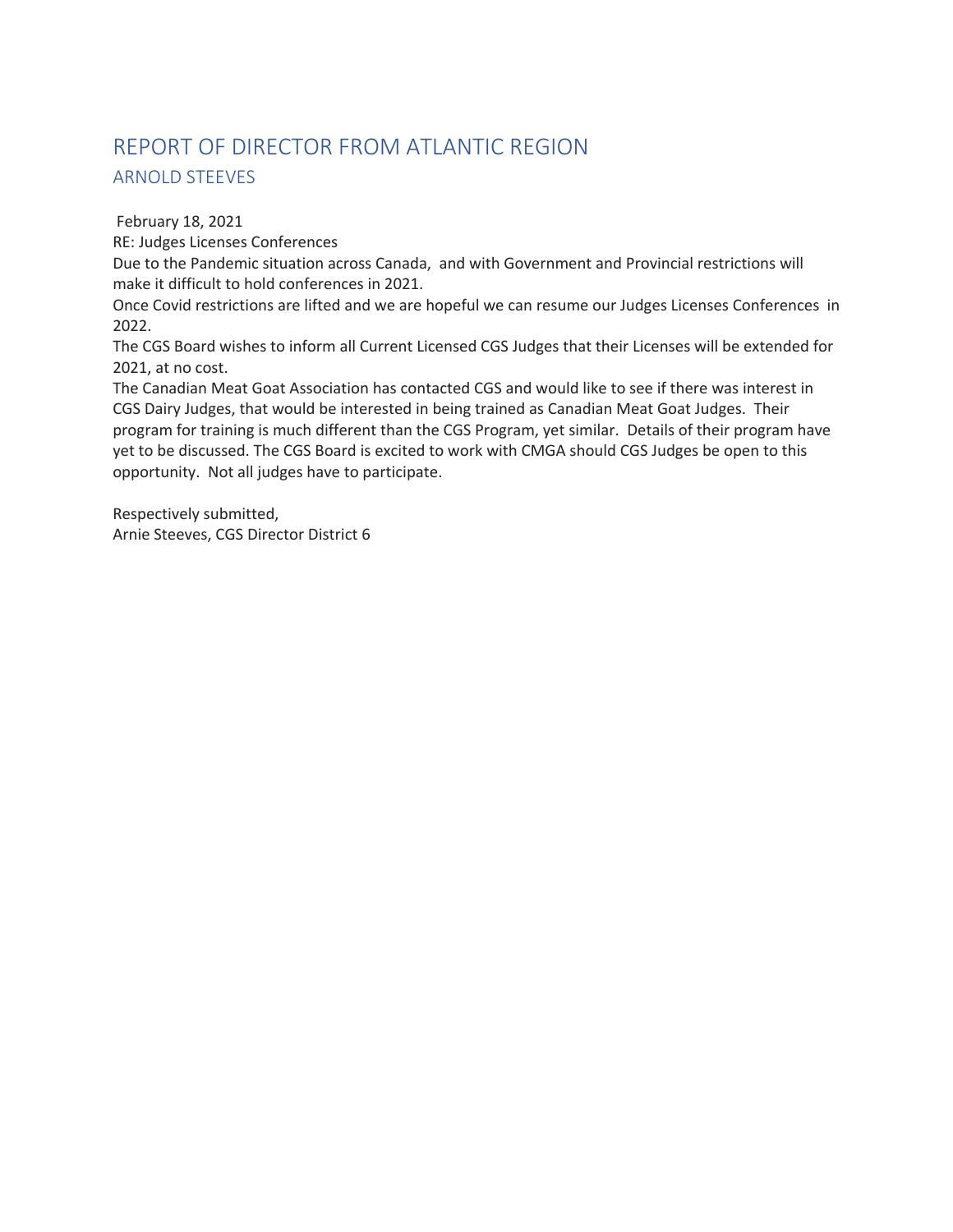### REPORT OF DIRECTOR FROM QUEBEC CATHERINE LORD

Well 2020 ! The pandemic.. We can say that 2020 was not a usual year and the beginning of 2021 too but continue to hope my goat friends, shows will be back some day!!!

Let's find positive !! I want to talk about registrations. As you could read in CGS newsletter , the stats for 2020 are good with an increase of 11% of registrations over 2019 , 30% in transfers and 4% in number of members. It is over 125 new herd names for 2020 !

This year , the fee increases are minor. Great! I want to encourage you to low your cost of registrations by using the volume registrations who is now avalaible for more members as the minimum is 10!! Was over 50 few years ago… It is electronic registrations , paperless as you wont receive a printed certificate but you dont need it for shows since 2017! So you pay less and it is an occasion to be more "green" and save papers! Why not??!!! I personaly use it for more than 10 years and i am really happy . The CLRC team is easy to contact if you have questions and the service is faster with electronic. You avoid mail delay to send request and to get them back .

When you register an doe kid, you have some choices for colour ... just click no need to right it several time on the request form. You can choose sire and dam by registration number, tattoo or name so it avoid some errors because you can only choose one on your name of ownership. A fact that i really like is that we can track our applications so you can see when CLRC team received it and when the job is done. You can also review or update your applications.

The "manage my account " on CLRC website is where you can update your informations, renew membership and manage your herd. The website has been updated and it is really easy and fun to work with. We milk an average of 300 does so with around 600 goats on the farm (including doe kids) it is really interesting for us to have the electronic options as we can now transfer animals on the site and cull some animals.

Did you know that you can add some pictures of your does or bucks on the website?!! There is now possible and it is a real great way to promote your herd and animals! When i look for new pedigrees on the website it will be really interesting to see what the animals looks like!!! Don't hesitate to try it ! Well as you can see i am a Pro electronic registrations ! Especially since we can show our does without the printed certificate, it is in CGS show rules . Sure you will need to have an internet access on the fairsite to check the registrations but i think every fair is able to have it at the moment to check tattoos and papers. Just need to ask them it is really easy and simple. The fair i went were really happy to use it as it is less papers for them too !

Did you know that with your CGS annual membership you have an access to database of www.goatgenetics.ca ??!!! That site is a real great tool for detailed informations on goats , pedigrees and progeny . You can see the best goats for breedings on check for top goats by breed for production, type or Production and type combined index! And you can plan some matings too!! Let's go take a look on it and enjoy!!!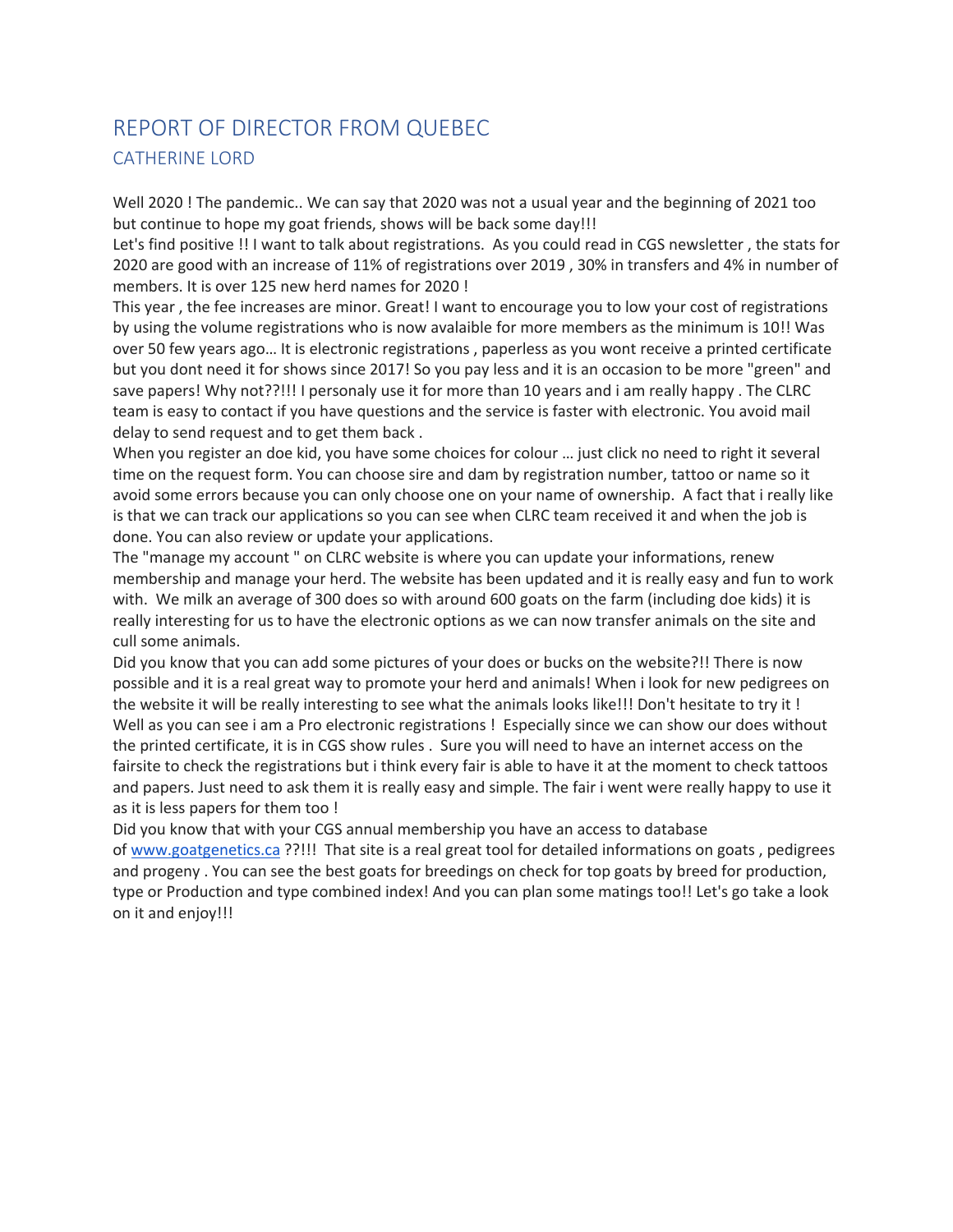### REPORT OF DIRECTOR FROM ONTARIO EDWARD CAVANAGH

Hello Ontario Membership and the Entire Membership of The Canadian Goat Society.

Hopefully everyone is remaining safe during this trying time with the Pandemic, there is certainly much more hope for Things Moving in a more Positive Direction within the coming Year !!!!!

I appreciated trying to help everyone within my District when they called with a specific problems, as well as brainstorming with members from other Districts who contacted me with Questions and concerns. Any member can call or text me and I will be sure to get back to them as long as the identify who they are and their specific problem. Working together and utilizing the many resources our membership has to offer will continue to enhance our Society as a whole. No one is more important than a cohesive group of members working towards a positive goal.

I finished the Code of Ethics for the BOD of CGS , Everyone then had input , so it was tweaked, and now we have a working Code of Ethics which should help alleviate future problems. The document will help guide everyone into making mindful decisions and also ensure we are pursing a course of action of inclusion without forgetting everyone has Rights. The Society is ever evolving with the World and it's always an exciting new time to be involved in the Growth of an industry "Goats" in this case to ensure we are properly represented with a Physical presence and a proper working updated set of bylaws , Constitution, Code of Ethics and Code of Practice within the Parameters of the Government.

There are so many Positive ideas, in the Goat Industry , I look forward to helping others achieve their Future Goals.

Hopefully I will actually get to see some of you this Summer of Fall.

Fingers Crossed.

Best Wishes only Sincerely Ed Cavanagh Ontario Director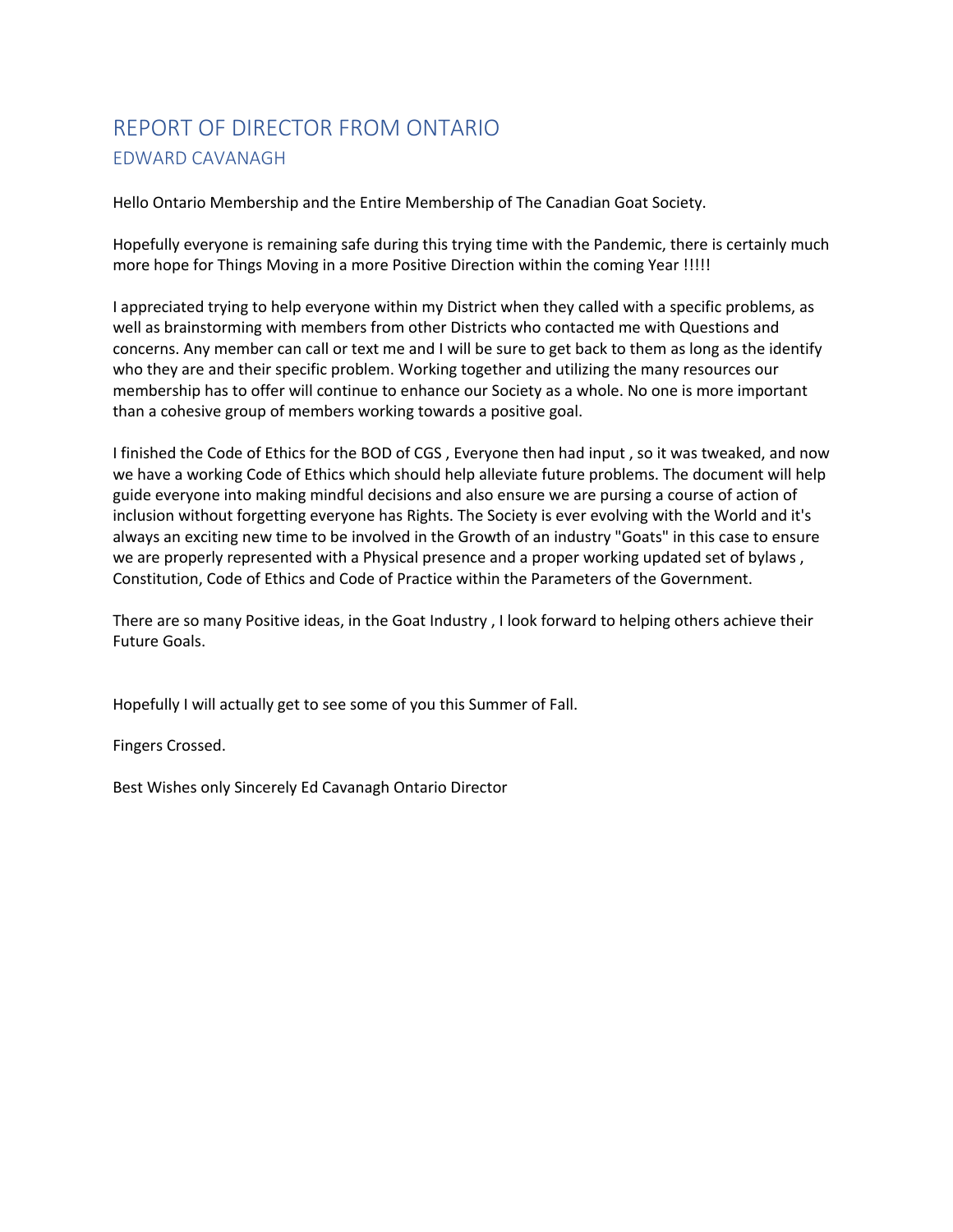### REPORT OF DIRECTOR FROM ONTARIO KAREN CAVANAGH

#### Dear Members,

First off, I would like to congratulate all of you for making it through one of the most challenging years! I know everyone was disappointed with the lack of goat shows to attend in 2020, as I relate all too well. We can only hope moving into the show season of 2021 for some luck on our side with the pandemic, and that it may subside enough even to attend one goat show (fingers crossed). While 2020 saw a lack of goat shows, it was a year full of planning and growth at CGS.

Genetic improvement in my mind has been an area greatly overlooked by CGS to date, as it has not been adapting to today's technology advances. It is my great hope moving forward CGS adopts a new technology or application that allows members to keep track of their goat pedigrees, and that offers users an ability to receive mock-up projections on possible genetics of offspring. For my final project with my post-secondary Grad program, I have been designing an application which would be a great tool for CGS members to not only keep track of goats, breeding records, kidding dates, but would offer the exciting feature of members seeing the possible breeding genetic improvements within their herds. While this is still in the very early stages, it is my hope that moving forward CGS does take a more technological based approach to the organization following with the trends of today's society. I would like to thank all CGS members for allowing me to represent Ontario as a Director. This has been a very hectic year while adapting to a new normal with the pandemic, the position of director, part-time work, full-time post-secondary school, and everything in between. Without every member there would be no CGS, may we all continue to work as a cohesive team and strive for excellence moving forward. "When one team member succeeds, the entire team succeeds".

Thank you,

Karen Cavanagh, Region 4 director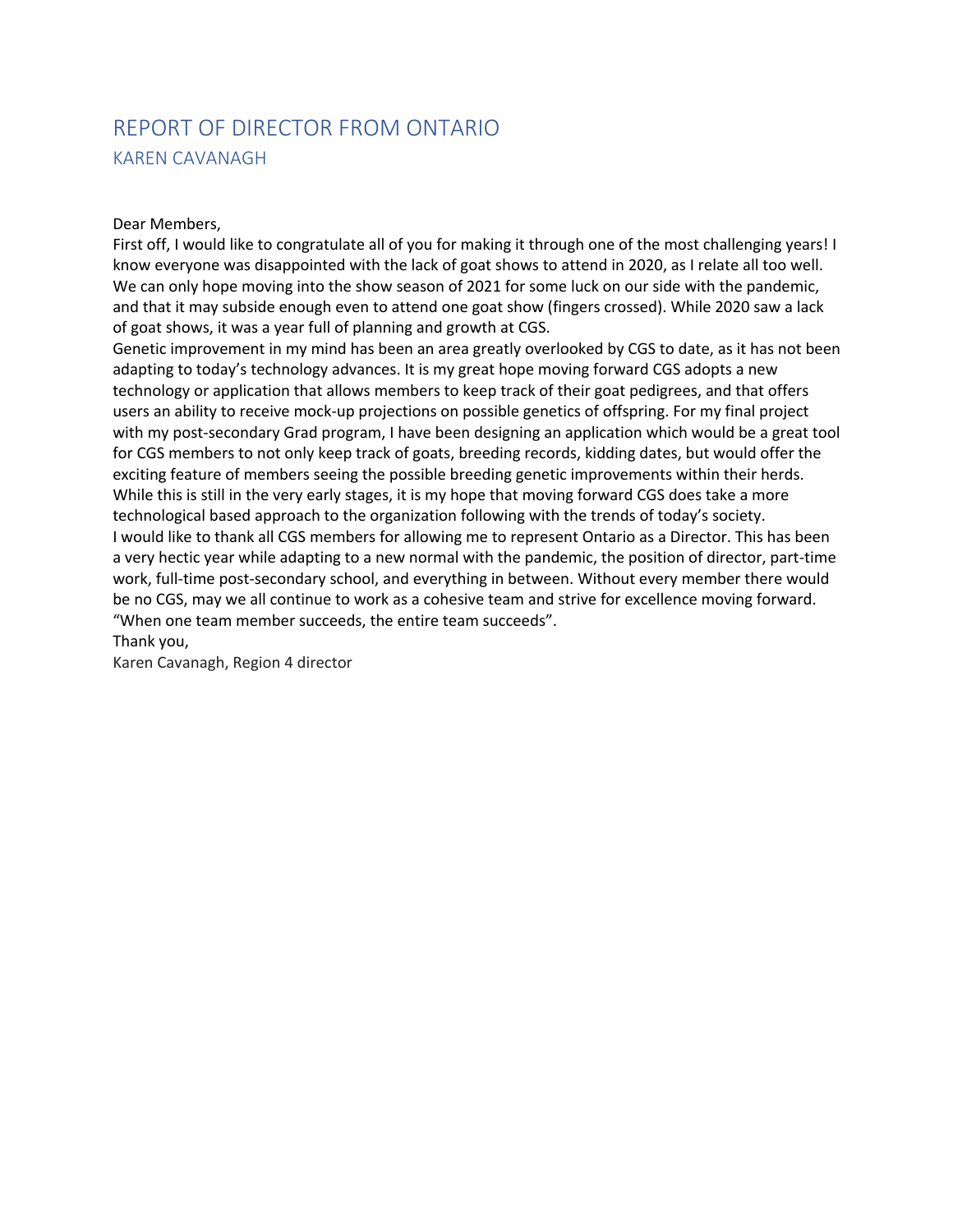### REPORT OF DIRECTOR FROM MANITOBA/SASKATCHEWAN SUSAN FRAZER

Challenges and Rewards of Classification

OK so I am going to talk briefly about classification. First of all let me give you my background with it. I first had some goats classified in 1985. Since then I have had 30 classifications over the years with 15 different classifiers, 4 of whom were with Holstein Canada. Russell has been at my farm 7 times over the years. There was a good rotation so that it was not the same classifier all the time. I had my goats classified pretty much every year it was offered and there was always something new to learn from the experience. It is very enlightening to have goats have 3, 4 or even 5 classifications as they age, and while scores can go up or down, the consistency with individual traits has been very noticeable over the years. The most important aspect of classification is using it as a tool to improve the genetics of your herd. I have said many times before, but I will say it again, it is not about the Final Score! Look at the other scores and especially the individual ones, because those are the ones to pay attention to in order to improve your herd. You should be using classification as a long term exercise for your breeding decisions, classifying just once or twice is not going to give you the information you really need.

Now sometimes you do not like your score, rather than just blaming the classifier, wait and go over the scoresheet later, often we have to have a more objective mindset and take our emotion for the animal out of the analysis. And then next year at classification see if there are trends good or bad recurring. Or perhaps you say, classification is too expensive, well unfortunately all fees have to increase and our classification ones have not even kept up with the cost of inflation over the years. The challenges of cost are the same now as they were back in the '90s.. It is a very difficult balancing act to not have a deficit and yet have it affordable for the participants. We all struggle with the question – " Is classification giving me good value for my money?" If you are a serious breeder and in it for the long term it will pay dividends by the genetic improvement in your herd. That could be seen as priceless. If you just want it for the advertising value, then it might be questionable.

I have heard comments from people that feel if there is a lot of herds close together in one region then should they not get classification cheaper? Well that might sound logical, but if the other herds in less populated areas are charged more they may decide not to classify and then the whole cost of the program is borne by only a few. So while it might sound like it should work we have to remember that under the Animal Pedigree Act Breed associations are expected to operate in a democratic fashion. So again CGS is tasked with balancing cost for service with service to all.

Classification is regrettably put on hold for 2021 due to the unpredictable covid situation and different restrictions in the different provinces. This should allow us to set things up for hopefully a go-ahead year in 2022. There is some program adjustments and analysis taking place already and we will look at training programs in order to be able to offer classification with a rotation of classifiers. That is definitely one of the goals.

Could we be more cost effective by having classification "meets" or pairing it with shows? Absolutely, we have done that in the past and it will be looked at for the future. Again we will need to consider biosecurity, but if you are already at a show that is not an issue.

Most of us as breeders are very passionate about our animals. Classification is another tool for us to evaluate our breeding program and hopefully have out herds progressing to be better and better. The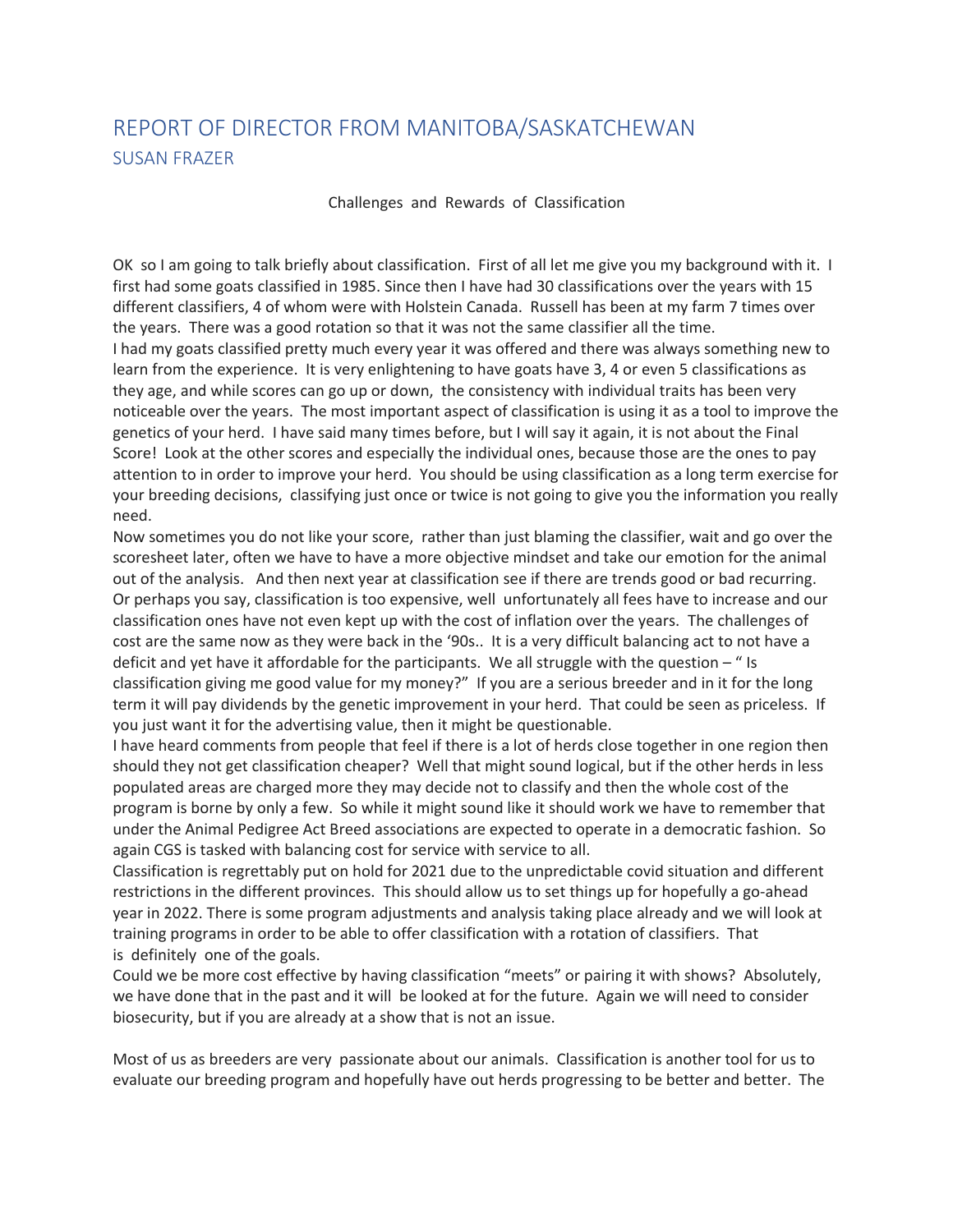CGS office and Board of Directors is also passionate about goats and has many years of experience both participating, evaluating and administering the program. We look forward to continuing its legacy.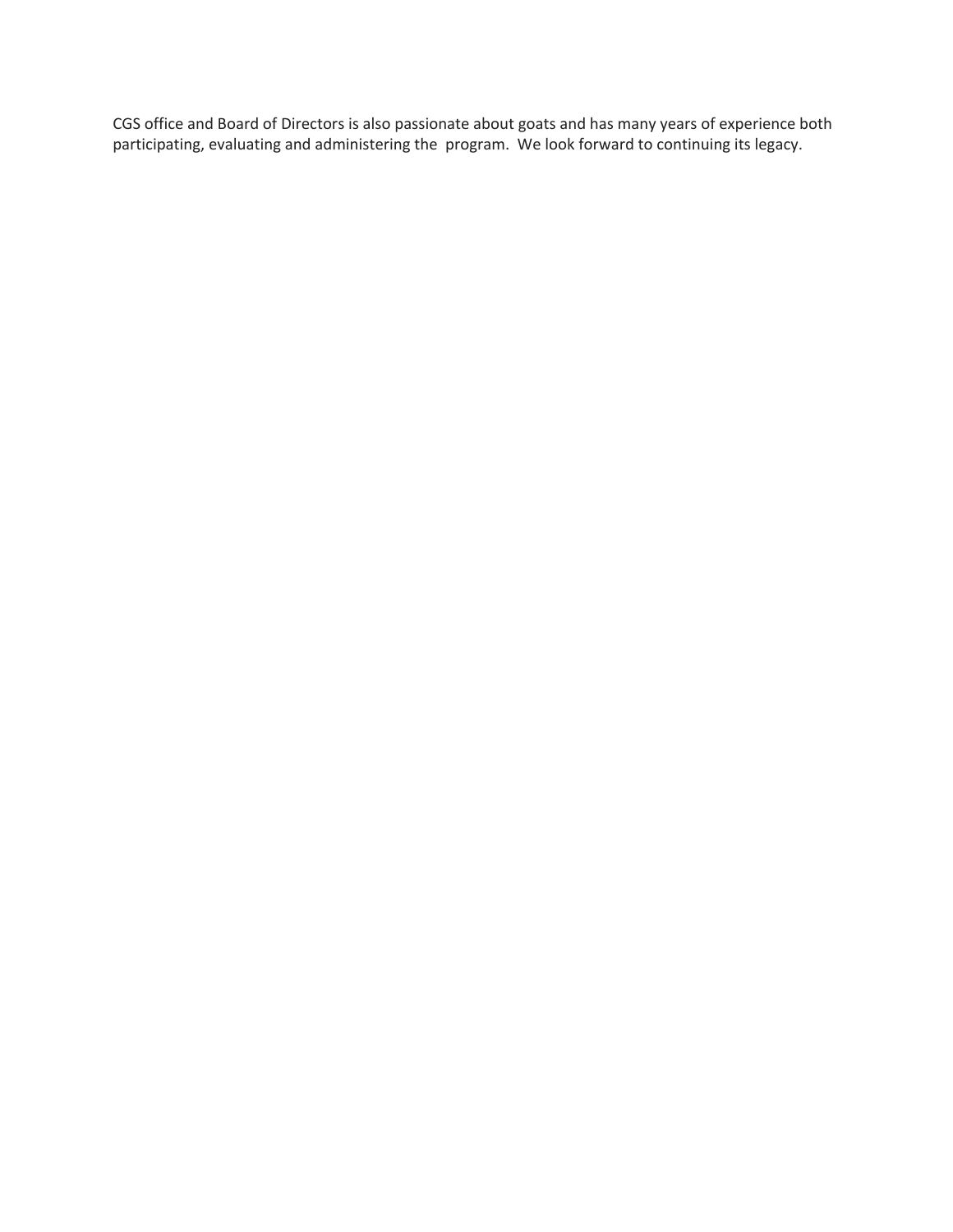### REPORT OF ALBERTA DIRECTOR CALLUM MCLEOD

2020 was a highly unusual year for CGS and this was the case in my home district of Alberta as well. In light of the global pandemic, there were no shows or classification in Alberta this year, however there were many members that took part in both one day and 305 day milk testing across the province in 2020, and many of them achieved great results! I received communication from a number of members that 2020 proved a very good year for animals sales as there has been a renewed interest in family milk animals and young stock for meat and future milking. While many of these animals were not sold as registered, it is none the less important to have a consistent and strong market for animals that may not fit in a breeders program moving forward, and any interest in raising purebred goats is good in my books.

In 2020 I had the opportunity to lead a dedicated group of members through a comprehensive review of the CGS Bylaws, and I would like to publicly thank all of those members who participated in this effort. Thanks to their dedication, we have prepared a considerable number of proposed amendments that are currently being reviewed by Ag-Canada, and once this review is complete, we will proceed with getting these amendments voted on and implemented. The general overview of the proposed amendments is modernization. We have adjusted wording to permit for electronic voting and official communication as well as setting the framework to be able to adapt to upcoming advances in technology in the future.

While from the outside, 2020 may look like a quiet year with very few shows and no classification, I can assure you that all members of the board have been hard at work on all aspects of the society. Policies and program manuals have been reviewed and updated and we have conducted an in depth review and analysis of Classification data from the last five years to try to find the root cause of the most common issues encountered by members and classifiers in the 2019 Classification season. In essence, 2020 has been an opportunity to get the house in order so that when we get back to the normal rhythm of life in the (hopefully) near future, the society will be firing on all cylinders and many of the chronic issues of the past will stay where they belong, in the past.

Sincerely, Callum McLeod